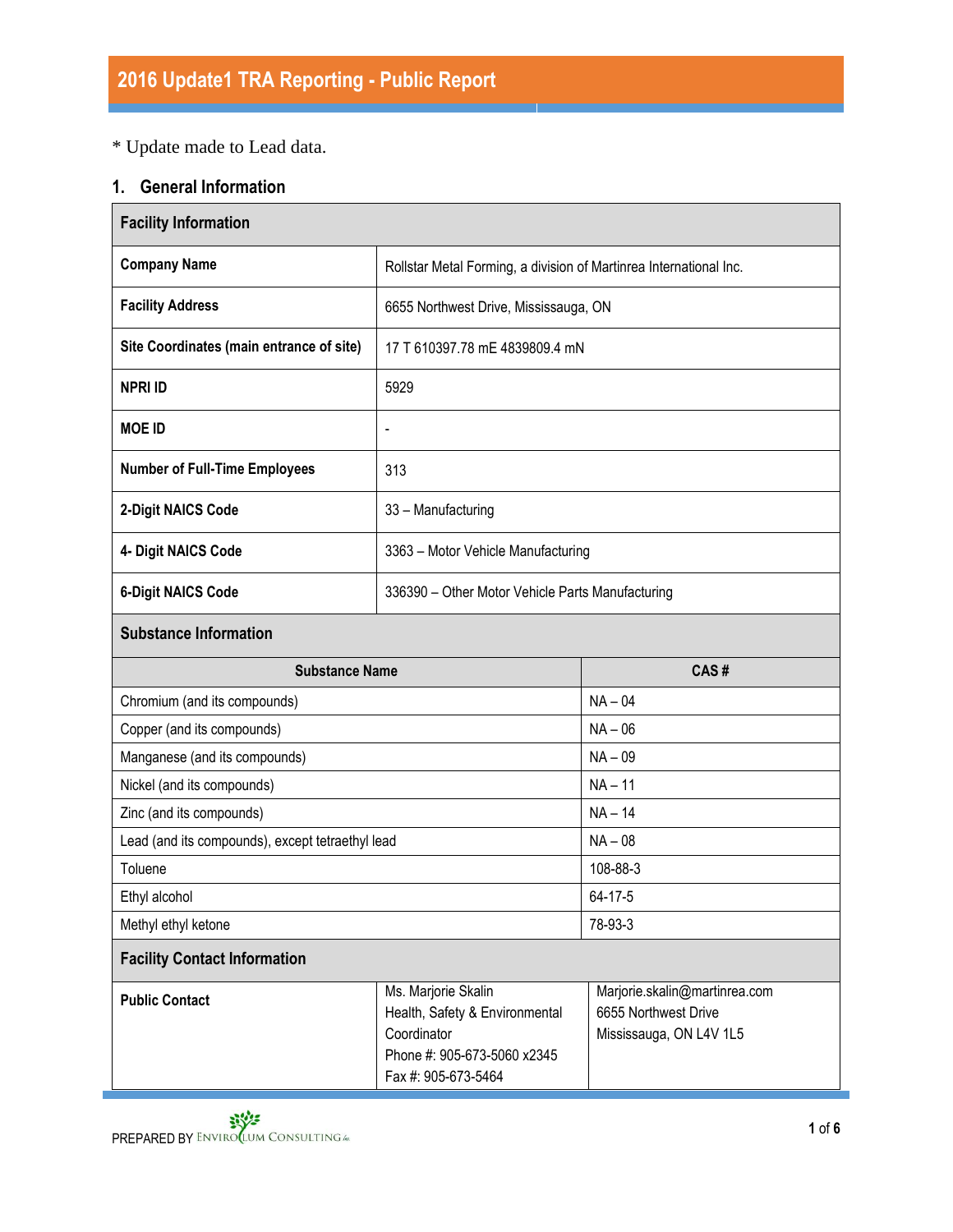## **2. Toxic Substance Accounting Summary**

Facility-wide Amounts of Toxic Substances Reported for 2016:

| <b>Substance Name</b>         | <b>Used</b>  | <b>Created</b> | <b>Contained In</b><br><b>Product</b> | <b>Release</b><br>to Air | Disposed /<br><b>Recycled</b> |
|-------------------------------|--------------|----------------|---------------------------------------|--------------------------|-------------------------------|
| Chromium (and its compounds)  | 100 to 1,000 |                | 100 to 1,000                          | 0                        | $0$ tp 1                      |
| Copper (and its compounds)    | 10 to 100    |                | 10 to 100                             | 0                        | $0$ to 1                      |
| Manganese (and its compounds) | 10 to 100    |                | 10 to 100                             | 0                        | $0$ to 1                      |
| Nickel (and its compounds)    | 100 to 1,000 |                | 100 to 1,000                          | 0                        | $0$ to 1                      |
| Zinc (and its compounds)      | 10 to 100    |                | 10 to 100                             | 0                        | $0$ to 1                      |
| Lead (and its compounds)      | 1 to 10      |                | 1 to 10                               | 0                        | $0$ to 1                      |
| Toluene                       | 10 to 100    |                |                                       | 10 to 100                |                               |
| Ethyl alcohol                 | 1 to 10      | --             |                                       | 1 to 10                  | --                            |
| Methyl ethyl ketone           | 1 to 10      |                |                                       | 1 to 10                  |                               |

**NOTE:** Units are expressed in tonnes, unless otherwise indicated. '-- ' indicates not applicable.

## **3. Quantification Comparison to Previous Year**

3.1 Chromium (and its compounds)

|                                  | <b>Unit</b> | 2016         | 2015         | Change<br>(Unit) | Change<br>(%) | <b>Rationale for Change</b>                          |
|----------------------------------|-------------|--------------|--------------|------------------|---------------|------------------------------------------------------|
| Used                             | Tonnes      | 100 to 1,000 | 100 to 1,000 | 100 to 1,000     | 428.2         | Decreased metal materials                            |
| Created                          |             |              |              |                  |               | purchased/processed.                                 |
| <b>Contained In Product</b>      | Tonnes      | 100 to 1,000 | 100 to 1,000 | 10 to 100        | 48.8          |                                                      |
| Release to Air                   | Tonnes      | 0            | 0            | $\Omega$         | 0             |                                                      |
| Release to Water                 |             |              |              |                  |               | Scrap metal reduced by                               |
| On-site Disposal                 |             |              |              |                  |               | ensuring more efficient use<br>of metals in finished |
| <b>Transferred for Disposal</b>  |             |              |              |                  |               | products, leading to<br>reduced amount of metals     |
| <b>Transferred for Recycling</b> | Tonnes      | $0$ to 1     | 10 to 100    | 10 to 100        | ↓99.0         | to recycle.                                          |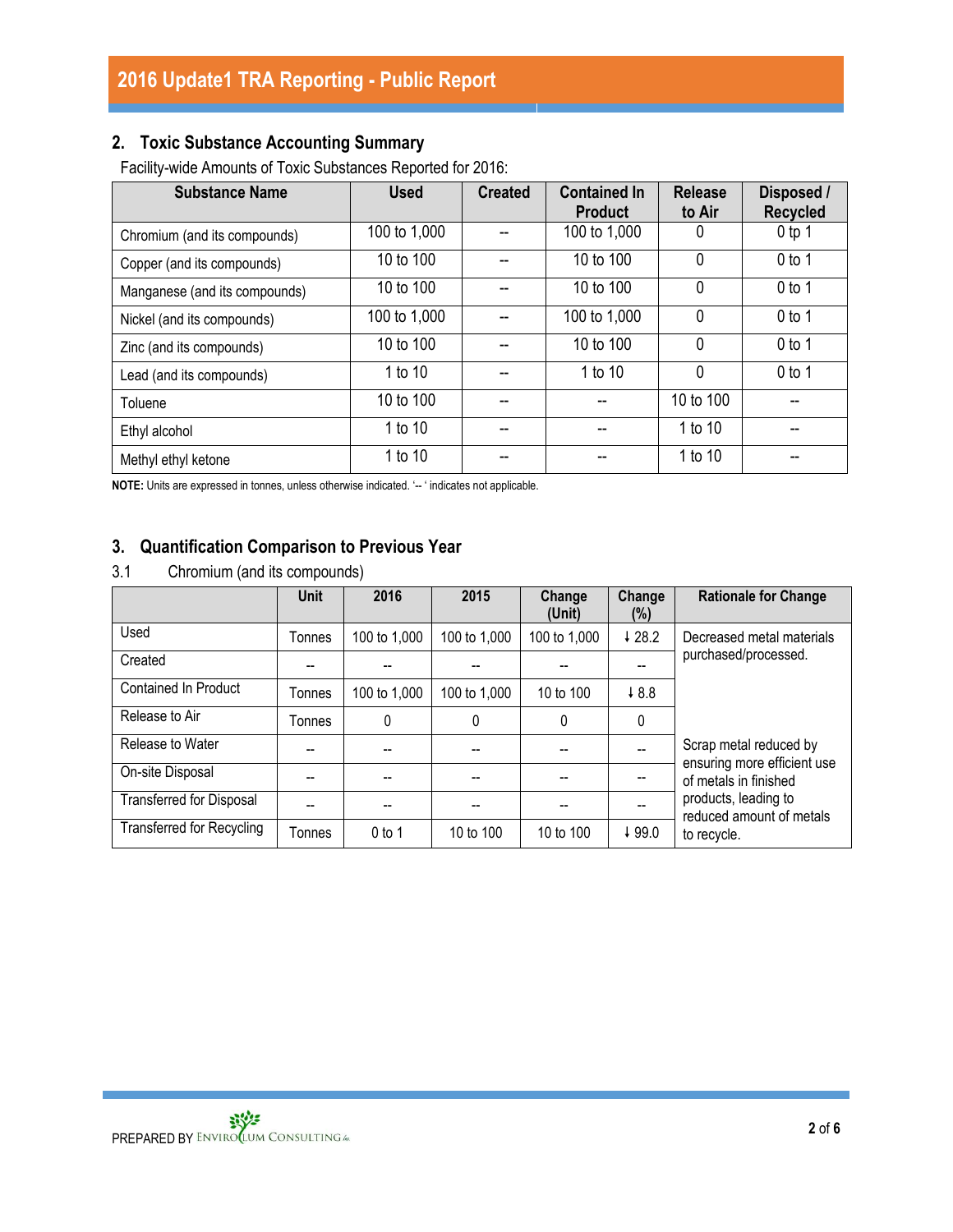|                                  | <b>Unit</b> | 2016      | 2015 | Change<br>(Unit)                      | Change<br>$(\%)$         | <b>Rationale for Change</b> |
|----------------------------------|-------------|-----------|------|---------------------------------------|--------------------------|-----------------------------|
| Used                             | Tonnes      | 10 to 100 |      |                                       | $\overline{\phantom{a}}$ | First Year Reporting.       |
| Created                          | --          |           | --   |                                       | $-$                      |                             |
| <b>Contained In Product</b>      | Tonnes      | 10 to 100 | --   | $\hspace{0.05cm}$ – $\hspace{0.05cm}$ | $\overline{\phantom{a}}$ |                             |
| Release to Air                   | Tonnes      | 0         | --   | $\overline{\phantom{a}}$              | --                       |                             |
| Release to Water                 | --          |           |      |                                       | --                       |                             |
| On-site Disposal                 | --          | --        | --   |                                       | --                       |                             |
| Transferred for Disposal         | --          | --        |      |                                       |                          |                             |
| <b>Transferred for Recycling</b> | Tonnes      | $0$ to 1  |      |                                       | --                       |                             |

# 3.2 Copper (and its compounds)

# 3.3 Manganese (and its compounds)

|                                  | <b>Unit</b> | 2016      | 2015      | Change<br>(Unit) | Change<br>(%) | <b>Rationale for Change</b>                          |
|----------------------------------|-------------|-----------|-----------|------------------|---------------|------------------------------------------------------|
| Used                             | Tonnes      | 10 to 100 | 10 to 100 | 10 to 100        | 448.5         | Decreased metal materials                            |
| Created                          |             |           |           |                  |               | purchased/processed.                                 |
| <b>Contained In Product</b>      | Tonnes      | 10 to 100 | 10 to 100 | 10 to 100        | 438.9         |                                                      |
| Release to Air                   | Tonnes      | 0         | $\Omega$  | $\Omega$         | 0             |                                                      |
| Release to Water                 |             |           |           |                  |               | Scrap metal reduced by                               |
| On-site Disposal                 |             |           |           |                  |               | ensuring more efficient use<br>of metals in finished |
| <b>Transferred for Disposal</b>  |             |           |           |                  | $-$           | products, leading to                                 |
| <b>Transferred for Recycling</b> | Tonnes      | $0$ to 1  | 1 to 10   | 1 to 10          | 499.3         | reduced amount of metals<br>to recycle.              |

## 3.4 Nickel (and its compounds)

|                                  | <b>Unit</b>   | 2016         | 2015         | Change<br>(Unit) | Change<br>(%) | <b>Rationale for Change</b>                          |
|----------------------------------|---------------|--------------|--------------|------------------|---------------|------------------------------------------------------|
| Used                             | Tonnes        | 100 to 1,000 | 100 to 1,000 | 10 to 100        | 436.5         | Decreased metal materials                            |
| Created                          |               |              |              |                  |               | purchased/processed.                                 |
| <b>Contained In Product</b>      | Tonnes        | 100 to 1,000 | 100 to 1,000 | 10 to 100        | 434.2         |                                                      |
| Release to Air                   | <b>Tonnes</b> | 0            | 0            | 0                | $\mathbf{0}$  |                                                      |
| Release to Water                 |               |              |              |                  |               | Scrap metal reduced by                               |
| On-site Disposal                 |               |              |              |                  |               | ensuring more efficient use<br>of metals in finished |
| <b>Transferred for Disposal</b>  |               |              |              |                  |               | products, leading to<br>reduced amount of metals     |
| <b>Transferred for Recycling</b> | Tonnes        | $0$ to 1     | 1 to 10      | 1 to 10          | ↓99.6         | to recycle.                                          |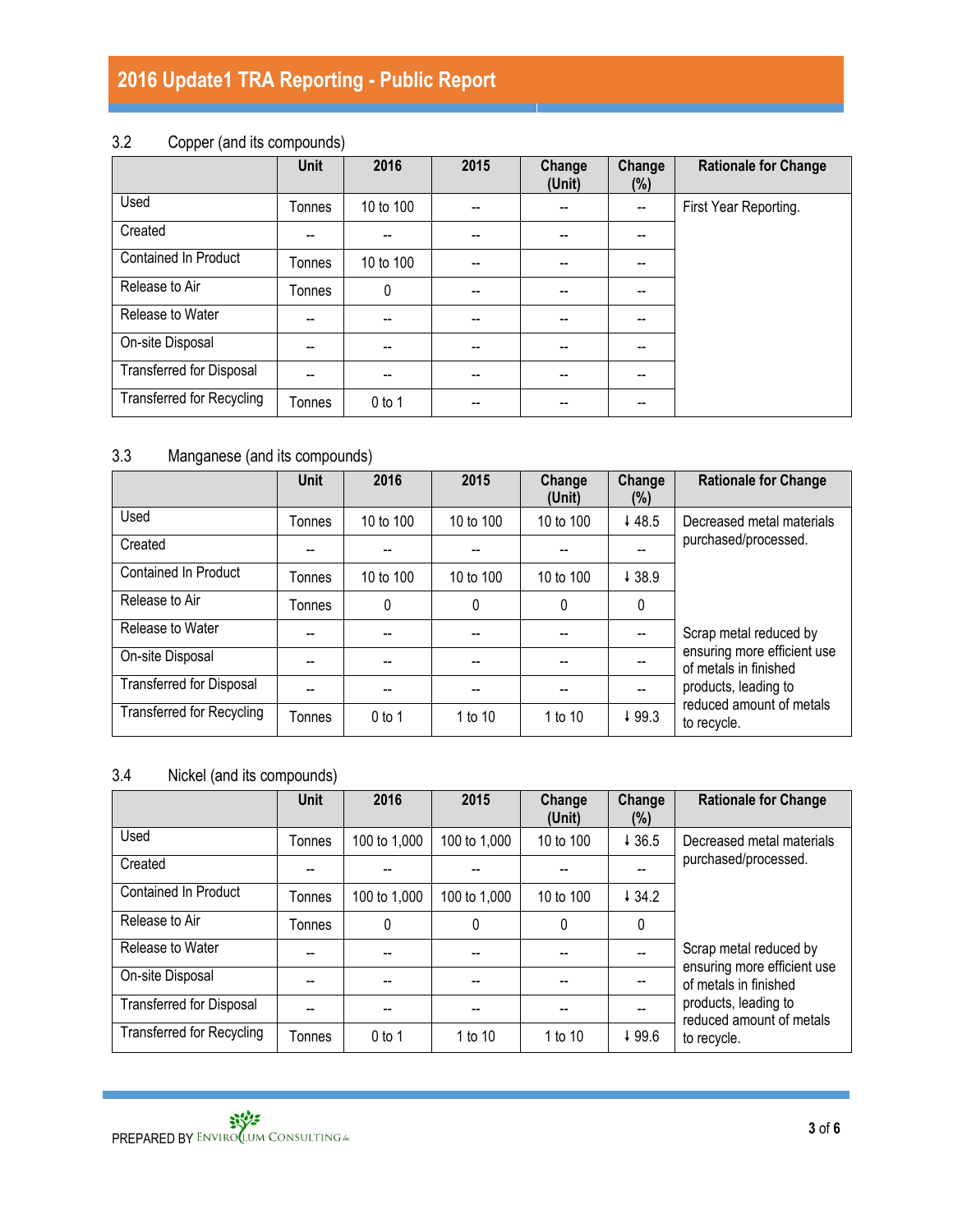# 3.5 Zinc (and its compounds)

|                                  | <b>Unit</b> | 2016      | 2015      | Change<br>(Unit) | Change<br>$(\%)$ | <b>Rationale for Change</b>                          |
|----------------------------------|-------------|-----------|-----------|------------------|------------------|------------------------------------------------------|
| Used                             | Tonnes      | 10 to 100 | 10 to 100 | 10 to $100$      | 443.1            | Decreased metal materials                            |
| Created                          |             |           |           |                  |                  | purchased/processed.                                 |
| Contained In Product             | Tonnes      | 10 to 100 | 10 to 100 | 10 to 100        | 439.1            |                                                      |
| Release to Air                   | Tonnes      | 0         | 0         | 0                | $\mathbf{0}$     |                                                      |
| Release to Water                 | --          |           |           |                  |                  | Scrap metal reduced by                               |
| On-site Disposal                 | --          | --        | --        |                  |                  | ensuring more efficient use<br>of metals in finished |
| <b>Transferred for Disposal</b>  |             | --        |           |                  |                  | products, leading to                                 |
| <b>Transferred for Recycling</b> | Tonnes      | $0$ to 1  | 1 to 10   | 1 to 10          | ↓98.0            | reduced amount of metals<br>to recycle.              |

# 3.6 Lead (and its compounds), except tetraethyl lead

|                                  | <b>Unit</b> | 2016      | 2015     | Change<br>(Unit) | Change<br>$(\%)$ | <b>Rationale for Change</b>                           |
|----------------------------------|-------------|-----------|----------|------------------|------------------|-------------------------------------------------------|
| Used                             | Tonnes      | 1 to $10$ | $0$ to 1 | 1 to 10          | <b>12727</b>     | Increased                                             |
| Created                          |             |           |          |                  |                  | purchase/production of<br>aluminum materials.         |
| <b>Contained In Product</b>      | Tonnes      | 1 to 10   | $0$ to 1 | 1 to 10          | 1 1979           |                                                       |
| Release to Air                   | Tonnes      | 0         | 0        | $\Omega$         | 0                |                                                       |
| Release to Water                 |             |           |          |                  |                  | Scrap metal reduced by<br>ensuring more efficient use |
| On-site Disposal                 |             |           |          |                  |                  | of metals in finished                                 |
| <b>Transferred for Disposal</b>  |             |           |          |                  |                  | products, leading to<br>reduced amount of metals      |
| <b>Transferred for Recycling</b> | Tonnes      | $0$ to 1  | $0$ to 1 | $0$ to 1         | ↓98.9            | to recycle.                                           |

## 3.7 Toluene

|                                  | <b>Unit</b> | 2016      | 2015    | Change<br>(Unit) | Change<br>(%) | <b>Rationale for Change</b> |
|----------------------------------|-------------|-----------|---------|------------------|---------------|-----------------------------|
| Used                             | Tonnes      | 10 to 100 | 1 to 10 | 1 to 10          | 148.6         | New product used -          |
| Created                          | --          |           |         |                  |               | adhesive promotor 459T      |
| <b>Contained In Product</b>      |             |           |         |                  |               |                             |
| Release to Air                   | Tonnes      | 10 to 100 | 1 to 10 | 1 to 10          | 148.6         |                             |
| Release to Water                 | --          |           |         |                  |               |                             |
| On-site Disposal                 | --          | --        | --      | --               |               |                             |
| <b>Transferred for Disposal</b>  | --          | --        | --      | --               | --            |                             |
| <b>Transferred for Recycling</b> | --          | --        |         |                  | --            |                             |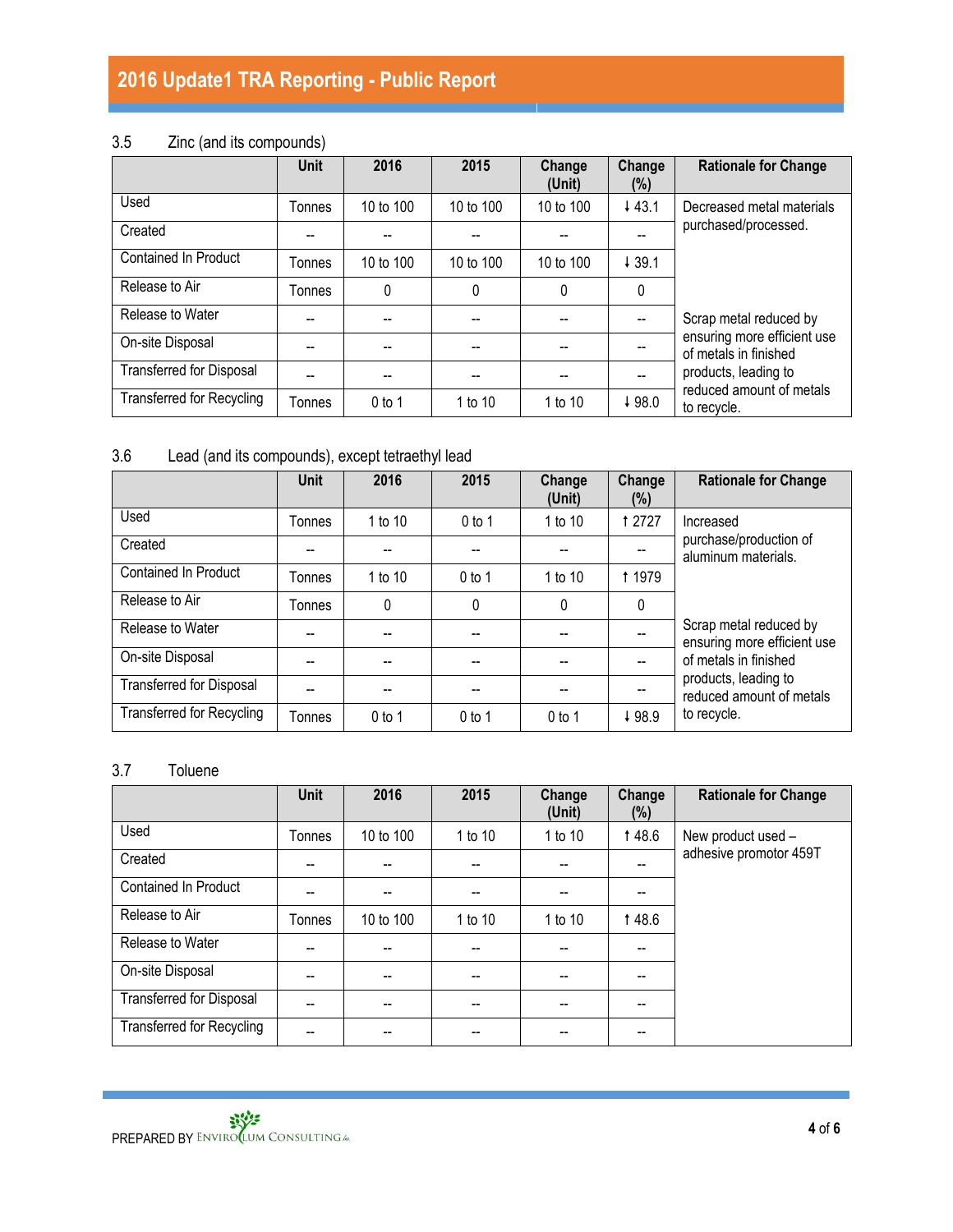### 3.8 Ethyl alcohol

|                                  | <b>Unit</b> | 2016    | 2015    | Change<br>(Unit) | Change<br>$(\%)$ | <b>Rationale for Change</b> |
|----------------------------------|-------------|---------|---------|------------------|------------------|-----------------------------|
| Used                             | Tonnes      | 1 to 10 | 1 to 10 | $0$ to 1         | 413.6            | Decrease in overall         |
| Created                          |             |         |         |                  |                  | production.                 |
| <b>Contained In Product</b>      |             |         |         |                  |                  |                             |
| Release to Air                   | Tonnes      | 1 to 10 | 1 to 10 | $0$ to 1         | 413.6            |                             |
| Release to Water                 |             | --      |         |                  |                  |                             |
| On-site Disposal                 |             | --      | --      |                  | --               |                             |
| <b>Transferred for Disposal</b>  | --          | --      | --      | --               | --               |                             |
| <b>Transferred for Recycling</b> |             | --      | --      |                  | --               |                             |

### 3.9 Methyl ethyl ketone

|                                  | Unit   | 2016    | 2015                     | Change<br>(Unit) | Change<br>$(\%)$  | <b>Rationale for Change</b> |
|----------------------------------|--------|---------|--------------------------|------------------|-------------------|-----------------------------|
| Used                             | Tonnes | 1 to 10 | 1 to 10                  | $0$ to 1         | $\downarrow$ 14.2 | Decrease in overall         |
| Created                          | --     |         | $\overline{\phantom{a}}$ |                  | $-$               | production.                 |
| <b>Contained In Product</b>      | --     |         | $-$                      |                  | --                |                             |
| Release to Air                   | Tonnes | 1 to 10 | 1 to 10                  | $0$ to 1         | $\downarrow$ 14.2 |                             |
| Release to Water                 | --     |         | $\overline{\phantom{a}}$ |                  | --                |                             |
| On-site Disposal                 | --     |         | $\overline{\phantom{a}}$ |                  | --                |                             |
| Transferred for Disposal         | --     |         |                          |                  | --                |                             |
| <b>Transferred for Recycling</b> | --     |         |                          |                  | --                |                             |

## **4. Objectives**

Rollstar prides itself on technological innovation in order to produce high quality products in an environmentally responsible manner. This plan will determine the technical and economic feasibility of identified reduction options to determine which, if any, are viable for implementation at this time. As part of the continuous improvement practices at the facility, technical advances will be monitored for new opportunities to reduce the use of the reported substances at the facility.

### **5. Progress in Implementing Plan**

This section does not apply since no feasible reduction options are available for implementation at this time.

For information on on-site releases from the facility, as well as disposal and off-site recycling information please refer to National Pollutant Release Inventory's website: [http://www.ec.gc.ca/inrp-npri/.](http://www.ec.gc.ca/inrp-npri/)